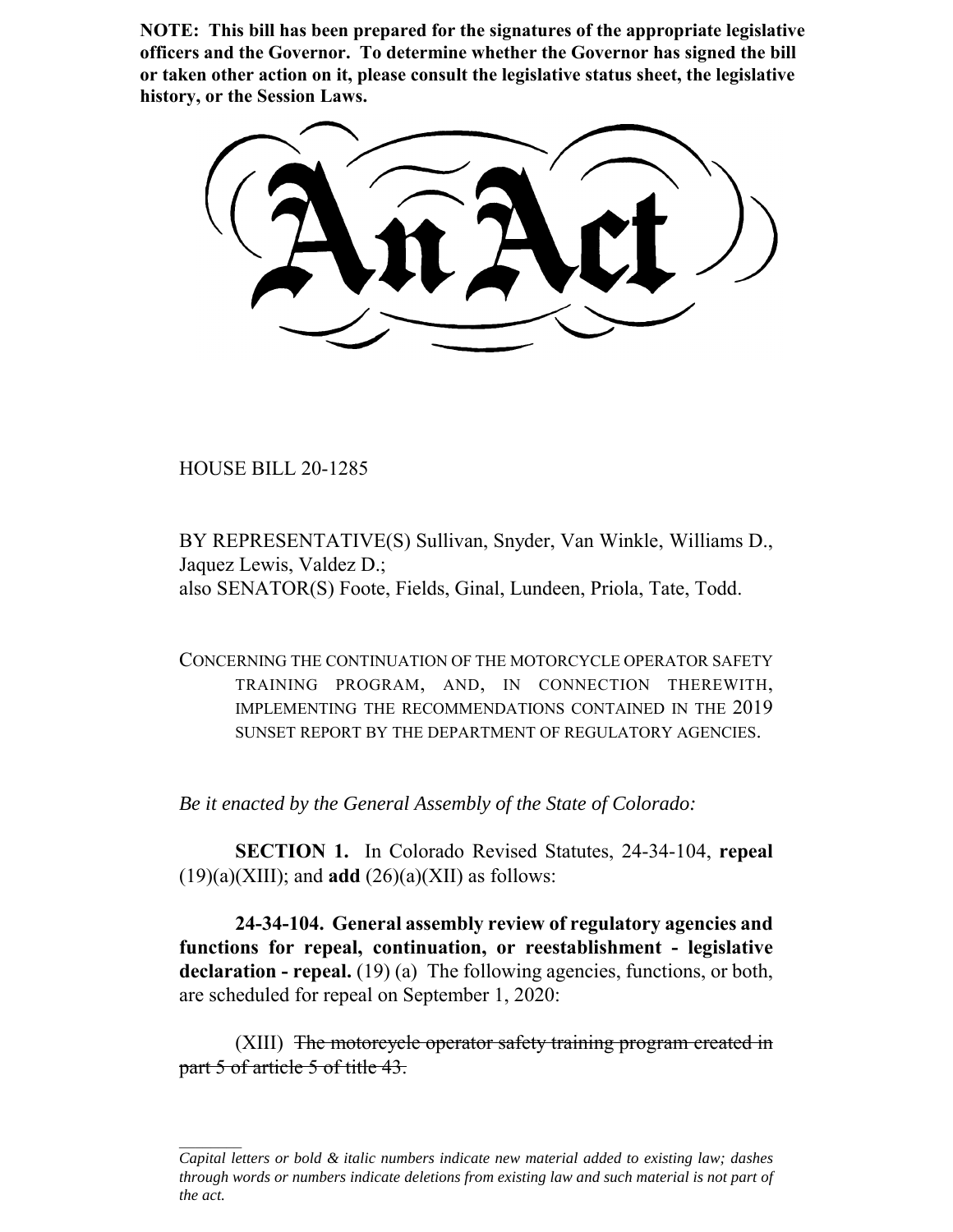(26) (a) The following agencies, functions, or both, are scheduled for repeal on September 1, 2025:

(XII) THE MOTORCYCLE OPERATOR SAFETY TRAINING PROGRAM CREATED IN PART 5 OF ARTICLE 5 OF TITLE 43.

**SECTION 2.** In Colorado Revised Statutes, **amend** 43-5-507 as follows:

**43-5-507. Repeal of part.** This part 5 is repealed, effective September 1,  $\frac{2020}{2025}$ . Before its THE repeal, this part 5 is scheduled for review in accordance with section 24-34-104.

**SECTION 3.** In Colorado Revised Statutes, 43-5-503, **amend** (2) as follows:

**43-5-503. MOST instructor requirements and training.** (2) To be eligible, each applicant for an instructor certificate must:

(a) Be at least twenty-one years of age; and

(b) Hold a valid Colorado driver's license that:

(I) is endorsed for motorcycles AUTHORIZES THE HOLDER TO DRIVE A MOTORCYCLE; and that

(II) Has not been revoked WITHIN or suspended within the three years before the date the application is filed.

**SECTION 4.** In Colorado Revised Statutes, 43-5-505, **amend**  $(1)(d)(IV)$ ; and **repeal**  $(1)(d)(VI)$  as follows:

**43-5-505. Advisory board.** (1) The motorcycle operator safety advisory board is hereby created. The board consists of:

(d) Nine members appointed by the chief of the Colorado state patrol:

(IV) One member who represents TWO MEMBERS WHO REPRESENT instructor training specialists;

PAGE 2-HOUSE BILL 20-1285